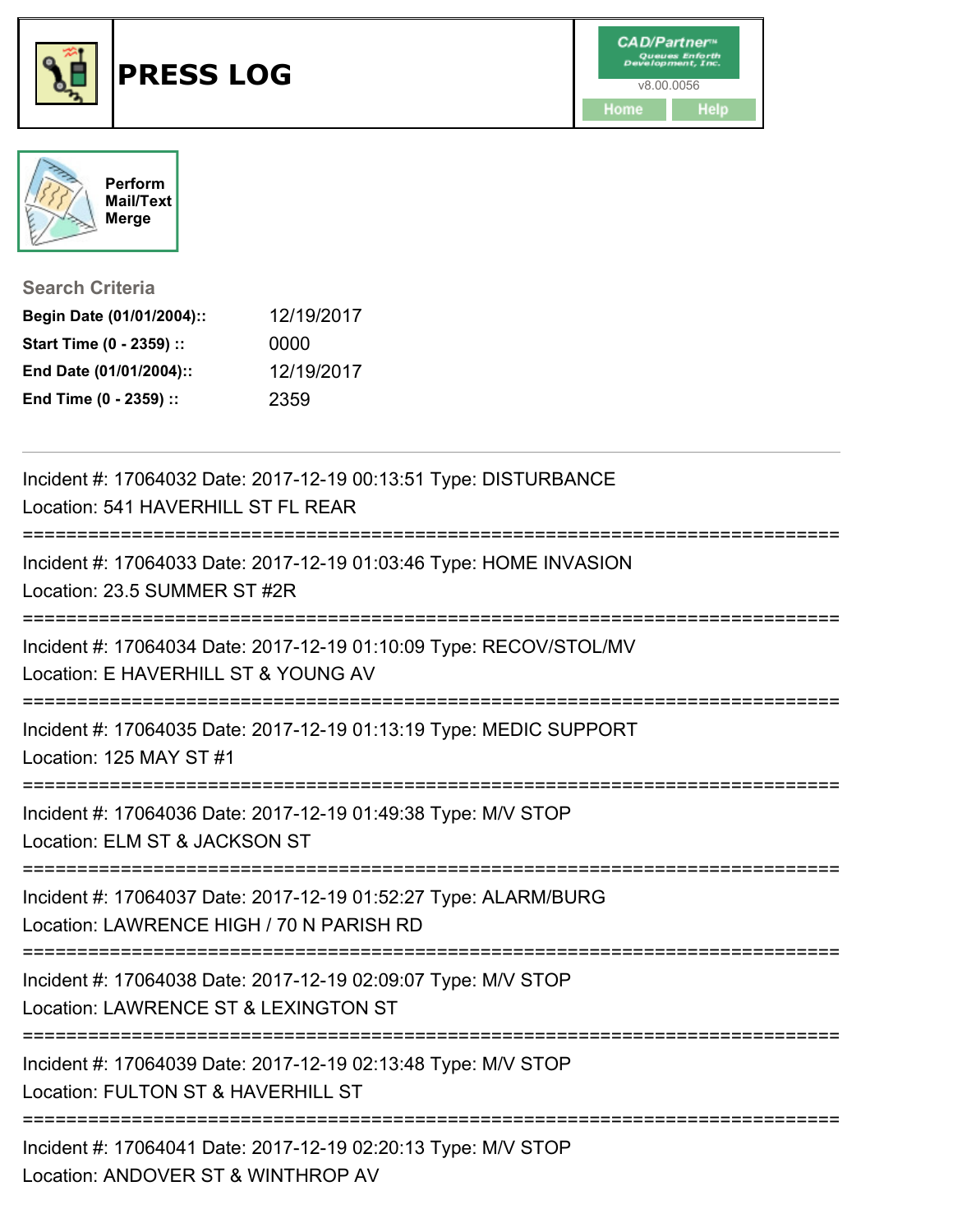| Incident #: 17064040 Date: 2017-12-19 02:20:30 Type: M/V STOP<br>Location: HAVERHILL ST & LAWRENCE ST                    |
|--------------------------------------------------------------------------------------------------------------------------|
| Incident #: 17064043 Date: 2017-12-19 02:28:45 Type: M/V STOP<br>Location: BROADWAY & HAVERHILL ST                       |
| Incident #: 17064042 Date: 2017-12-19 02:29:08 Type: M/V STOP<br>Location: ALLSTON ST & HIGH ST                          |
| Incident #: 17064044 Date: 2017-12-19 02:38:07 Type: UNWANTEDGUEST<br>Location: LAWRENCE GENERAL HOSPITAL / 1 GENERAL ST |
| Incident #: 17064045 Date: 2017-12-19 02:50:36 Type: M/V STOP<br>Location: WINTHROP AV                                   |
| Incident #: 17064046 Date: 2017-12-19 03:09:56 Type: BUILDING CHK<br>Location: SANTO DOMINGO MOTORS / 10 BROADWAY        |
| Incident #: 17064047 Date: 2017-12-19 03:13:30 Type: BUILDING CHK<br>Location: SANTO DOMINGO MOTORS / 415 HAVERHILL ST   |
| Incident #: 17064048 Date: 2017-12-19 03:14:12 Type: M/V STOP<br>Location: N PARISH RD                                   |
| Incident #: 17064049 Date: 2017-12-19 03:16:16 Type: M/V STOP<br>Location: 50 BROADWAY                                   |
| Incident #: 17064050 Date: 2017-12-19 03:38:36 Type: BUILDING CHK<br>Location: SHALOME AUTO SALES / 10 CARVER ST         |
| Incident #: 17064051 Date: 2017-12-19 04:21:40 Type: M/V STOP<br>Location: COMMON ST & JACKSON ST                        |
| Incident #: 17064052 Date: 2017-12-19 04:39:32 Type: M/V STOP<br>Location: PARK ST & RHINE ST                            |
| Incident #: 17064053 Date: 2017-12-19 06:16:15 Type: UNWANTEDGUEST<br>Location: 154 SARATOGA ST #LEFT                    |
| Incident #: 17064054 Date: 2017-12-19 06:41:08 Type: SUS PERS/MV<br>Location: 149 LAWRENCE ST                            |

===========================================================================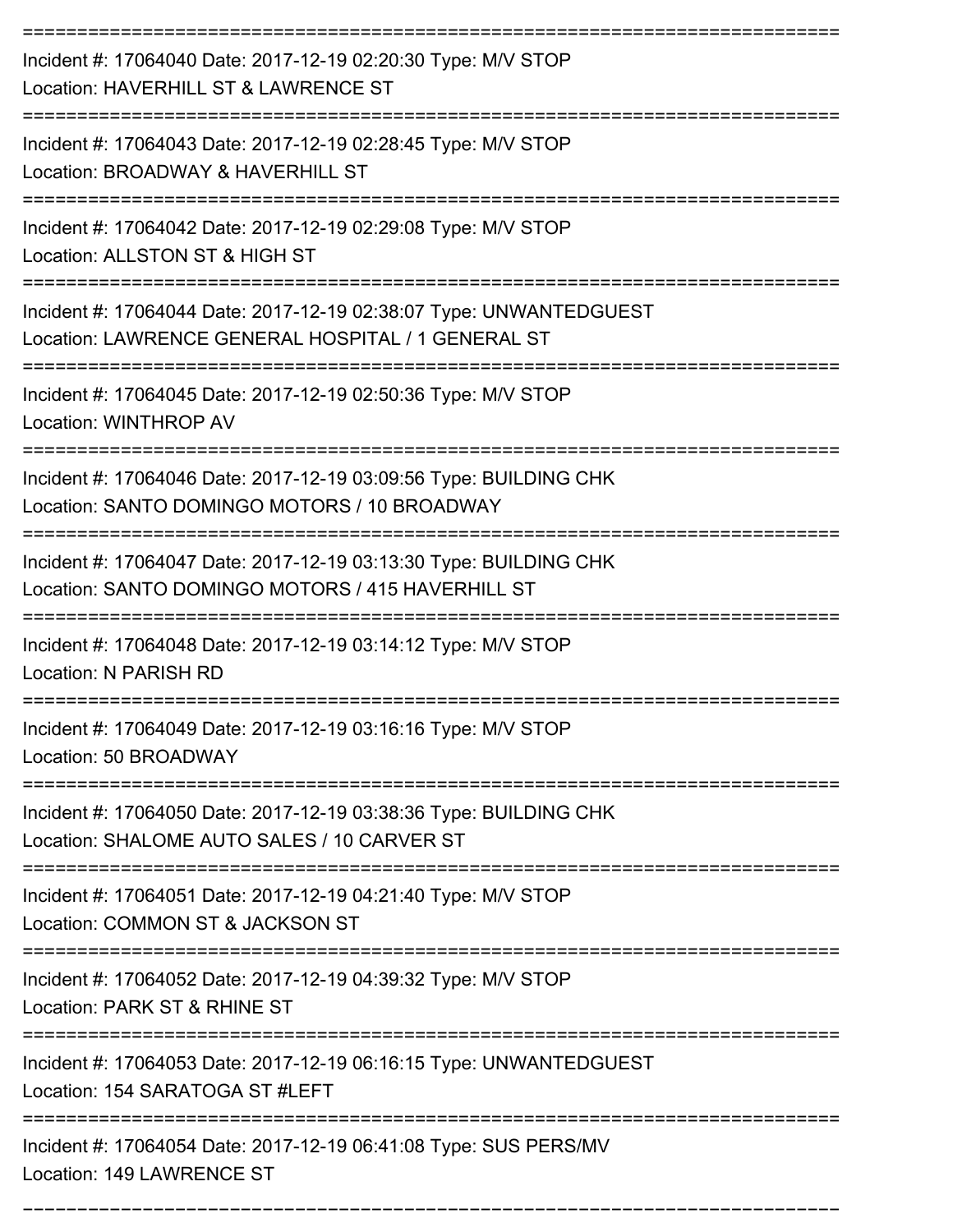| Incident #: 17064055 Date: 2017-12-19 06:58:13 Type: PARK & WALK<br>Location: BROADWAY & HAVERHILL ST                   |
|-------------------------------------------------------------------------------------------------------------------------|
| Incident #: 17064056 Date: 2017-12-19 07:00:54 Type: STOL/MV/PAS<br>Location: 112 MARSTON ST                            |
| Incident #: 17064057 Date: 2017-12-19 07:17:20 Type: DISORDERLY<br>Location: AMESBURY ST & COMMON ST                    |
| Incident #: 17064058 Date: 2017-12-19 07:22:02 Type: AUTO ACC/NO PI<br>Location: AVON ST & WILMOT ST                    |
| Incident #: 17064059 Date: 2017-12-19 07:37:18 Type: HIT & RUN M/V<br>Location: 6 SHERIDAN ST                           |
| Incident #: 17064060 Date: 2017-12-19 07:48:45 Type: AUTO ACC/NO PI<br>Location: FOSTER ST & SALEM ST                   |
| Incident #: 17064061 Date: 2017-12-19 08:17:15 Type: M/V STOP<br>Location: 50 BROADWAY                                  |
| Incident #: 17064062 Date: 2017-12-19 08:19:47 Type: MEDIC SUPPORT<br>Location: 2 APPLETON ST                           |
| Incident #: 17064063 Date: 2017-12-19 08:23:56 Type: AUTO ACC/NO PI<br>Location: SOUTH LAW EAST / 165 CRAWFORD ST       |
| Incident #: 17064064 Date: 2017-12-19 08:29:23 Type: AUTO ACC/UNK PI<br>Location: 500 MERRIMACK ST                      |
| Incident #: 17064065 Date: 2017-12-19 08:32:31 Type: A&B PAST<br>Location: 11 FOREST ST                                 |
| Incident #: 17064066 Date: 2017-12-19 08:34:02 Type: MISSING PERS<br>Location: LAWRENCE GENERAL HOSPITAL / 1 GENERAL ST |
| Incident #: 17064067 Date: 2017-12-19 08:37:50 Type: ALARM/BURG<br>Location: D'WENDYS / 459 BROADWAY                    |
| Incident #: 17064068 Date: 2017-12-19 09:00:21 Type: TOW OF M/V<br>Location: 342 BROADWAY                               |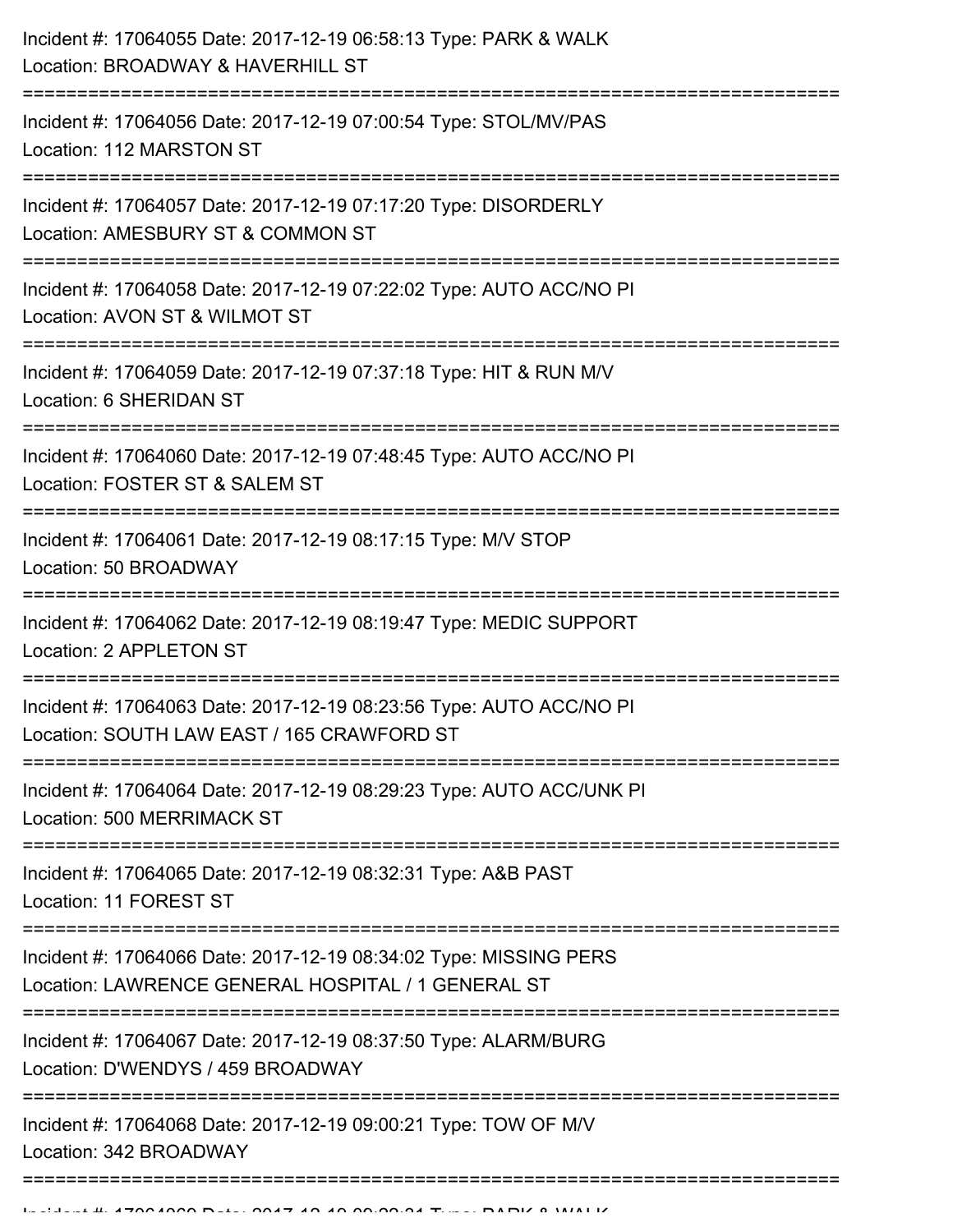| Location: BRADFORD ST & BROADWAY                                                                                                                               |
|----------------------------------------------------------------------------------------------------------------------------------------------------------------|
| Incident #: 17064070 Date: 2017-12-19 09:30:02 Type: PARK & WALK<br>Location: BRADFORD ST & BROADWAY                                                           |
| Incident #: 17064071 Date: 2017-12-19 09:39:07 Type: M/V STOP<br>Location: E HAVERHILL ST & YOUNG AV                                                           |
| Incident #: 17064072 Date: 2017-12-19 09:50:10 Type: ALARM/BURG<br>Location: SOVERIGN BANK / 460 S UNION ST                                                    |
| ------------------------<br>------------------------------------<br>Incident #: 17064073 Date: 2017-12-19 09:54:27 Type: TRESPASSING<br>Location: 242 BROADWAY |
| Incident #: 17064074 Date: 2017-12-19 09:56:55 Type: SUS PERS/MV<br>Location: 6 BARNARD RD                                                                     |
| Incident #: 17064076 Date: 2017-12-19 09:58:46 Type: NOTIFICATION<br>Location: 32 BERNARD AV                                                                   |
| Incident #: 17064075 Date: 2017-12-19 10:00:24 Type: M/V STOP<br>Location: BOWDOIN ST & S BROADWAY                                                             |
| ====================<br>Incident #: 17064079 Date: 2017-12-19 10:03:13 Type: SUS PERS/MV<br>Location: 253 ERVING AV                                            |
| Incident #: 17064077 Date: 2017-12-19 10:03:18 Type: INVEST CONT<br>Location: 490 ESSEX ST                                                                     |
| Incident #: 17064078 Date: 2017-12-19 10:03:26 Type: LARCENY/PAST<br>Location: 243 BROADWAY                                                                    |
| Incident #: 17064080 Date: 2017-12-19 10:09:32 Type: M/V STOP<br>Location: 55 WINTHROP AV                                                                      |
| Incident #: 17064081 Date: 2017-12-19 10:16:01 Type: GENERAL SERV<br>Location: 70 N PARISH RD                                                                  |
| Incident #: 17064082 Date: 2017-12-19 10:19:00 Type: GENERAL SERV<br>Location: 290 MERRIMACK ST                                                                |
| Incident #: 17064083 Date: 2017-12-19 10:28:15 Type: TRESPASSING                                                                                               |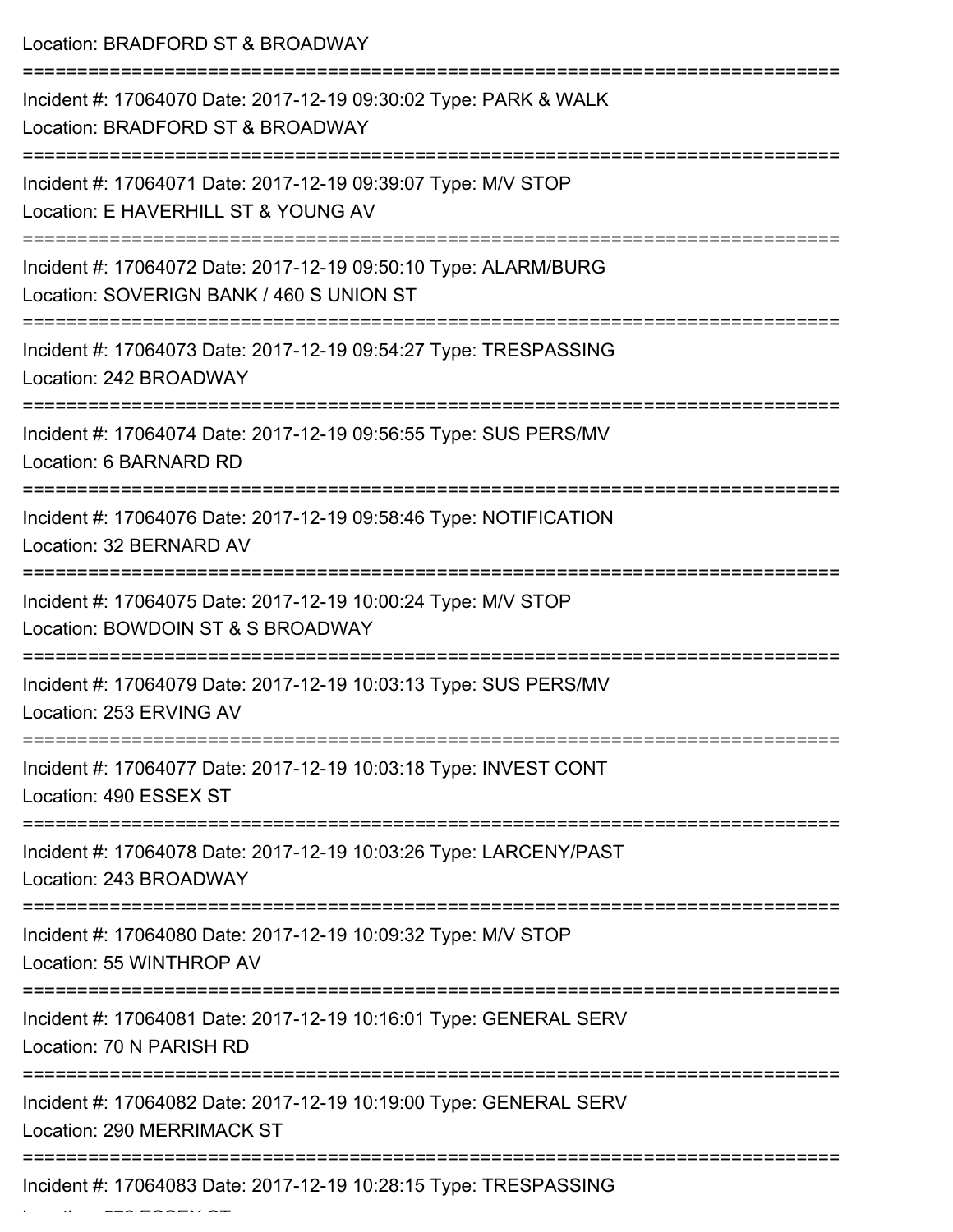| Incident #: 17064084 Date: 2017-12-19 10:29:47 Type: M/V STOP<br>Location: ESSEX ST & JACKSON ST                            |
|-----------------------------------------------------------------------------------------------------------------------------|
| Incident #: 17064085 Date: 2017-12-19 10:34:53 Type: M/V STOP<br><b>Location: 40 LAWRENCE ST</b>                            |
| Incident #: 17064086 Date: 2017-12-19 10:36:04 Type: M/V STOP<br><b>Location: FALLS BRIDGE</b>                              |
| Incident #: 17064087 Date: 2017-12-19 10:50:21 Type: GENERAL SERV<br>Location: 90 LOWELL ST                                 |
| Incident #: 17064089 Date: 2017-12-19 10:52:49 Type: CK WELL BEING<br>Location: 4 INMAN ST #27                              |
| Incident #: 17064088 Date: 2017-12-19 10:55:09 Type: M/V STOP<br>Location: COMMON ST & LAWRENCE ST                          |
| Incident #: 17064090 Date: 2017-12-19 11:00:11 Type: UNWANTEDGUEST<br>Location: 154 SARATOGA ST                             |
| =======================<br>Incident #: 17064091 Date: 2017-12-19 11:17:24 Type: M/V STOP<br>Location: BROADWAY & TREMONT ST |
| Incident #: 17064092 Date: 2017-12-19 11:31:06 Type: M/V STOP<br>Location: ERVING AV & LAWRENCE ST                          |
| Incident #: 17064093 Date: 2017-12-19 11:32:01 Type: WARRANT SERVE<br>Location: 120 BROADWAY                                |
| Incident #: 17064094 Date: 2017-12-19 11:35:50 Type: UNWANTEDGUEST<br>Location: 154 SARATOGA ST                             |
| Incident #: 17064095 Date: 2017-12-19 11:46:13 Type: KEEP PEACE<br>Location: EXCHANGE ST & PARK ST                          |
| Incident #: 17064096 Date: 2017-12-19 11:50:58 Type: 209A/SERVE<br>Location: 306 HOWARD ST                                  |
| Incident #: 17064097 Date: 2017-12-19 11:53:07 Type: OFFICER ASSIS<br>Location: WETHERBEE SCHOOL / 75 NEWTON ST             |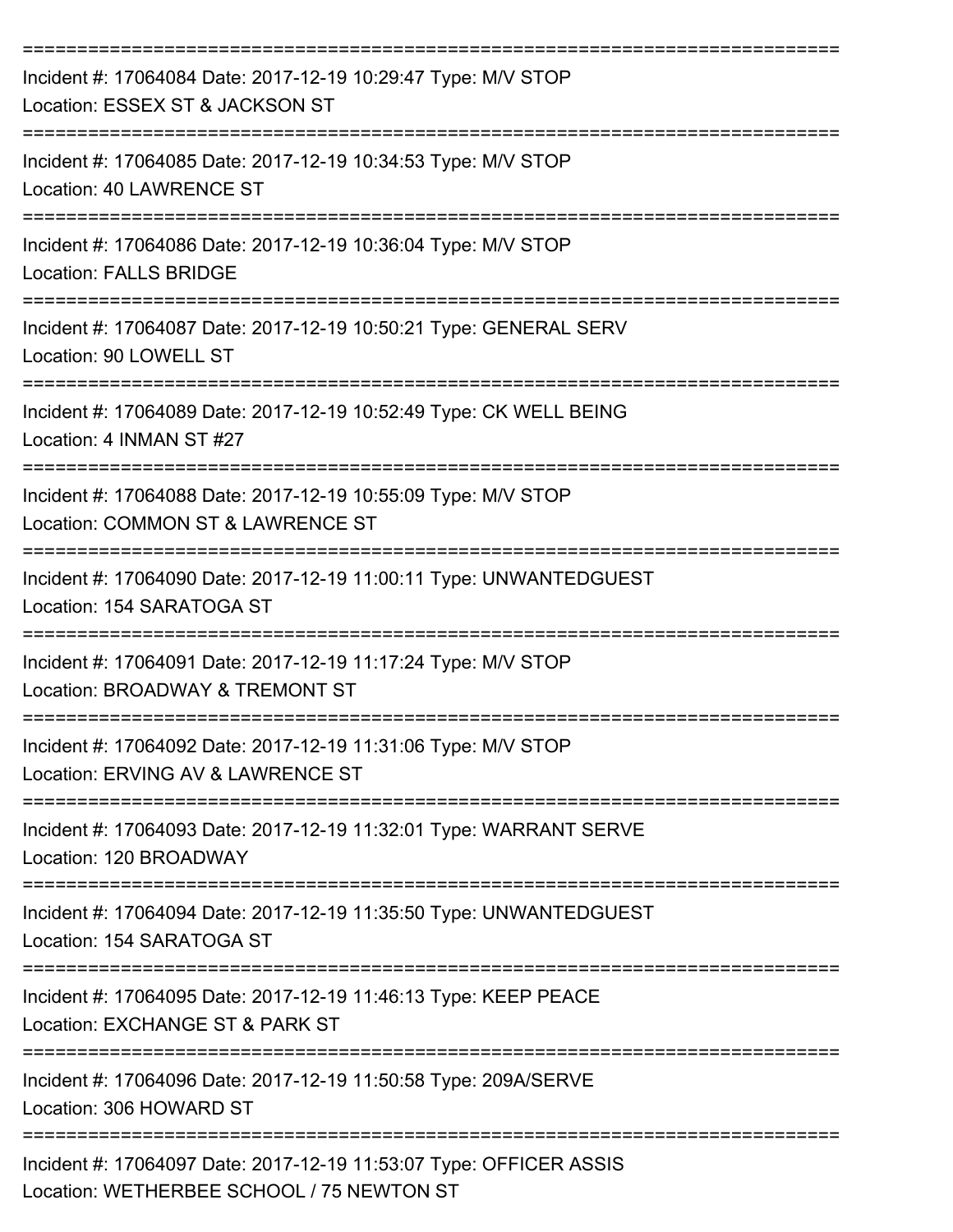| Incident #: 17064098 Date: 2017-12-19 11:57:36 Type: 209A/SERVE<br>Location: 1 OAK ST                                      |
|----------------------------------------------------------------------------------------------------------------------------|
| Incident #: 17064099 Date: 2017-12-19 11:58:36 Type: PARK & WALK<br>Location: BRADFORD ST & BROADWAY                       |
| Incident #: 17064100 Date: 2017-12-19 11:59:08 Type: TRESPASSING<br>Location: 356 BROADWAY<br>============================ |
| Incident #: 17064101 Date: 2017-12-19 12:01:54 Type: LARCENY/PAST<br>Location: 20 KNOX ST                                  |
| Incident #: 17064103 Date: 2017-12-19 12:18:37 Type: M/V STOP<br>Location: MYRTLE ST & MYRTLE CT                           |
| Incident #: 17064104 Date: 2017-12-19 12:26:15 Type: TRESPASSING<br>Location: 572 ESSEX ST                                 |
| Incident #: 17064105 Date: 2017-12-19 12:31:46 Type: M/V STOP<br><b>Location: FALLS BRIDGE</b>                             |
| Incident #: 17064106 Date: 2017-12-19 12:35:19 Type: FIGHT<br>Location: BROADWAY & COMMON ST                               |
| Incident #: 17064107 Date: 2017-12-19 12:43:17 Type: M/V STOP<br>Location: MERRIMACK ST & S BROADWAY                       |
| Incident #: 17064108 Date: 2017-12-19 12:46:10 Type: AUTO ACC/NO PI<br>Location: COMMON ST & NEWBURY ST                    |
| Incident #: 17064109 Date: 2017-12-19 12:49:47 Type: AUTO ACC/NO PI<br>Location: GARDEN ST & NEWBURY ST                    |
| Incident #: 17064110 Date: 2017-12-19 12:53:48 Type: 209A/SERVE<br>Location: 35 FARNHAM ST                                 |
| Incident #: 17064111 Date: 2017-12-19 12:57:55 Type: KEEP PEACE<br>Location: 479 BROADWAY                                  |
| Incident #: 17064112 Date: 2017-12-19 13:14:50 Type: LARCENY/PAST<br>Location: 185 BROADWAY                                |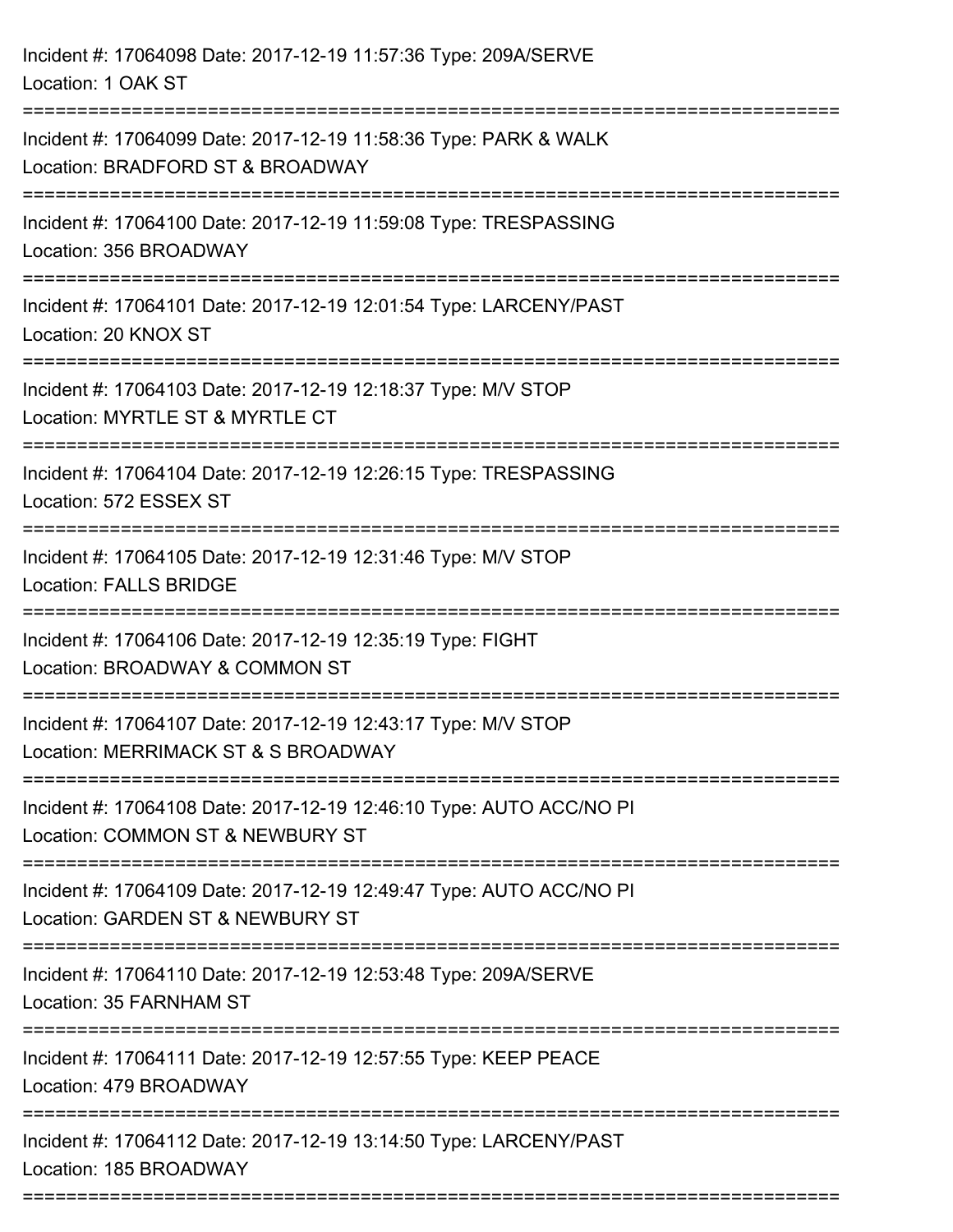| Incident #: 17064113 Date: 2017-12-19 13:24:26 Type: SUS PERS/MV<br>Location: 209 WATER ST                                       |
|----------------------------------------------------------------------------------------------------------------------------------|
| Incident #: 17064114 Date: 2017-12-19 13:27:37 Type: INVEST CONT<br>Location: 67 AVON ST                                         |
| Incident #: 17064115 Date: 2017-12-19 13:28:28 Type: DISABLED MV<br>Location: E HAVERHILL ST & PROSPECT ST                       |
| Incident #: 17064116 Date: 2017-12-19 13:32:08 Type: M/V STOP<br>Location: HAMPSHIRE ST & LEBANON ST                             |
| Incident #: 17064117 Date: 2017-12-19 13:41:04 Type: SUS PERS/MV<br>Location: 2 AMESBURY ST<br>----------------                  |
| Incident #: 17064118 Date: 2017-12-19 13:46:38 Type: LOST PROPERTY<br>Location: CUMBERLAND FARMS / INMAN ST & S BROADWAY         |
| Incident #: 17064119 Date: 2017-12-19 13:50:08 Type: E911 HANGUP<br>Location: 26 MARGIN ST                                       |
| Incident #: 17064120 Date: 2017-12-19 14:02:26 Type: UNWANTEDGUEST<br>Location: 101 S BOWDOIN ST #1 FL 1<br>-------------------- |
| Incident #: 17064121 Date: 2017-12-19 14:05:37 Type: M/V STOP<br>Location: BROADWAY & CONCORD ST                                 |
| Incident #: 17064122 Date: 2017-12-19 14:07:14 Type: M/V STOP<br>Location: BRADFORD ST & BROADWAY                                |
| Incident #: 17064123 Date: 2017-12-19 14:10:32 Type: LARCENY/PAST<br>Location: 114 EXETER ST                                     |
| Incident #: 17064124 Date: 2017-12-19 14:11:49 Type: 209A/SERVE<br>Location: 10 GROTON ST                                        |
| Incident #: 17064125 Date: 2017-12-19 14:26:30 Type: AUTO ACC/NO PI<br><b>Location: MARSTON ST</b>                               |
| Incident #: 17064126 Date: 2017-12-19 14:31:44 Type: CK WELL BEING<br>Location: HAWLEY ST #202                                   |
|                                                                                                                                  |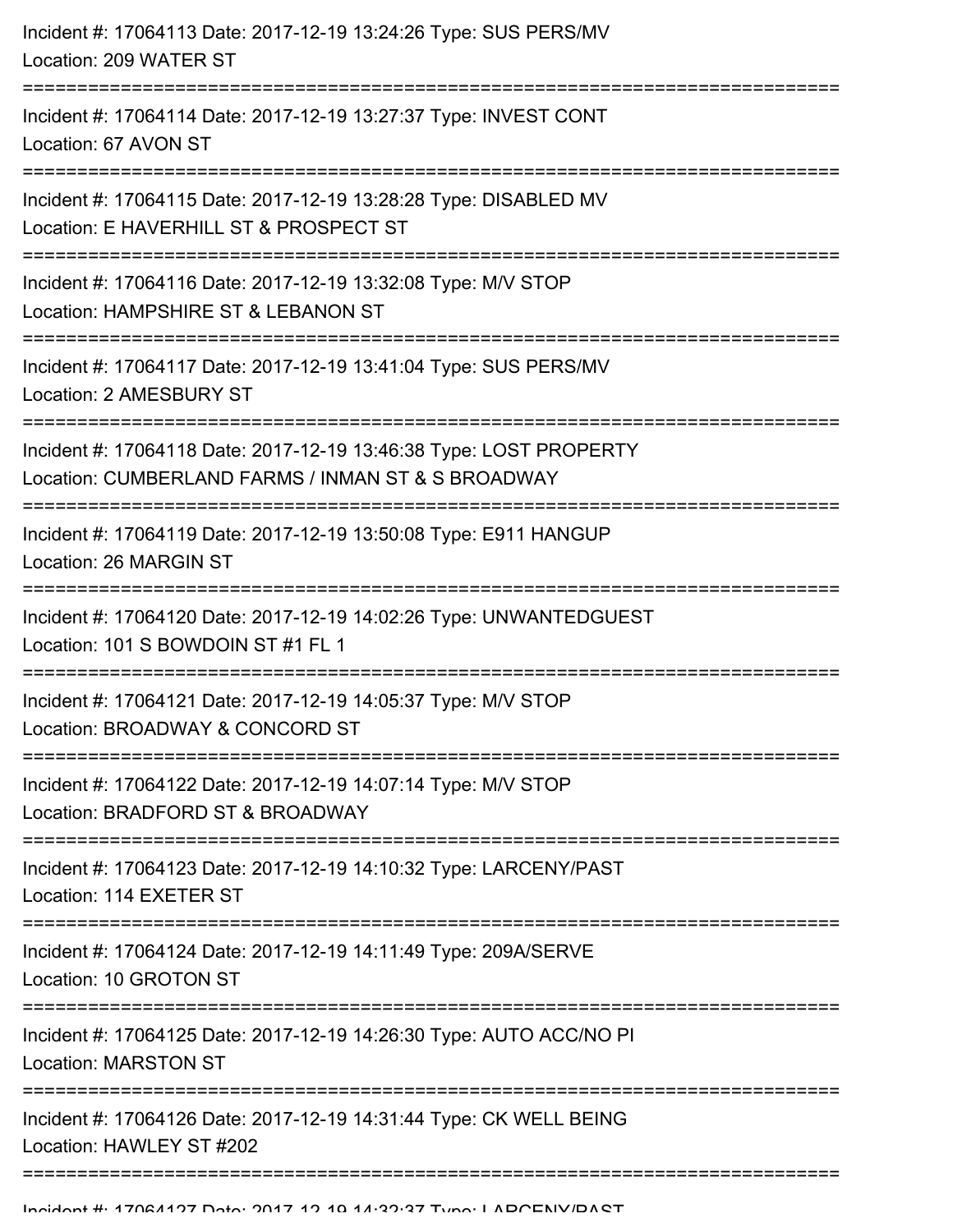| Location: 99 WINTHROP AV                                                                                                                                                |
|-------------------------------------------------------------------------------------------------------------------------------------------------------------------------|
| Incident #: 17064128 Date: 2017-12-19 14:48:49 Type: AUTO ACC/NO PI<br>Location: 65 N PARISH RD                                                                         |
| Incident #: 17064129 Date: 2017-12-19 14:52:01 Type: KEEP PEACE<br>Location: 66 WILLOW ST                                                                               |
| Incident #: 17064130 Date: 2017-12-19 14:55:44 Type: DRUG VIO<br>Location: 433 LOWELL ST                                                                                |
| Incident #: 17064131 Date: 2017-12-19 15:01:42 Type: GENERAL SERV<br>Location: OAK ST & SHORT ST                                                                        |
| Incident #: 17064133 Date: 2017-12-19 15:04:14 Type: INVESTIGATION<br>Location: 11 CRESCENT ST                                                                          |
| Incident #: 17064132 Date: 2017-12-19 15:04:26 Type: AUTO ACC/NO PI<br>Location: 73 WINTHROP AV                                                                         |
| Incident #: 17064134 Date: 2017-12-19 15:06:54 Type: UNATENEDCHILD<br><b>Location: AMES ST</b>                                                                          |
| ----------------------------------<br>Incident #: 17064135 Date: 2017-12-19 15:09:21 Type: FIGHT<br>Location: CRAWFORD ST                                               |
| ===============================<br>================<br>Incident #: 17064136 Date: 2017-12-19 15:09:43 Type: GENERAL SERV<br>Location: CITY HALL / 200 COMMON ST #2 FL 2 |
| Incident #: 17064137 Date: 2017-12-19 15:20:54 Type: KEEP PEACE<br>Location: 101 S BOWDOIN ST                                                                           |
| Incident #: 17064138 Date: 2017-12-19 15:26:03 Type: STOL/MV/PAS<br>Location: PARK ST & TRENTON ST                                                                      |
| Incident #: 17064139 Date: 2017-12-19 15:27:29 Type: DOMESTIC/PAST<br>Location: 59 TENNEY ST                                                                            |
| Incident #: 17064140 Date: 2017-12-19 15:39:39 Type: SUS PERS/MV<br>Location: 65 PLEASANT ST                                                                            |
| Incident #: 17064141 Date: 2017-12-19 15:42:38 Type: NOTIFICATION                                                                                                       |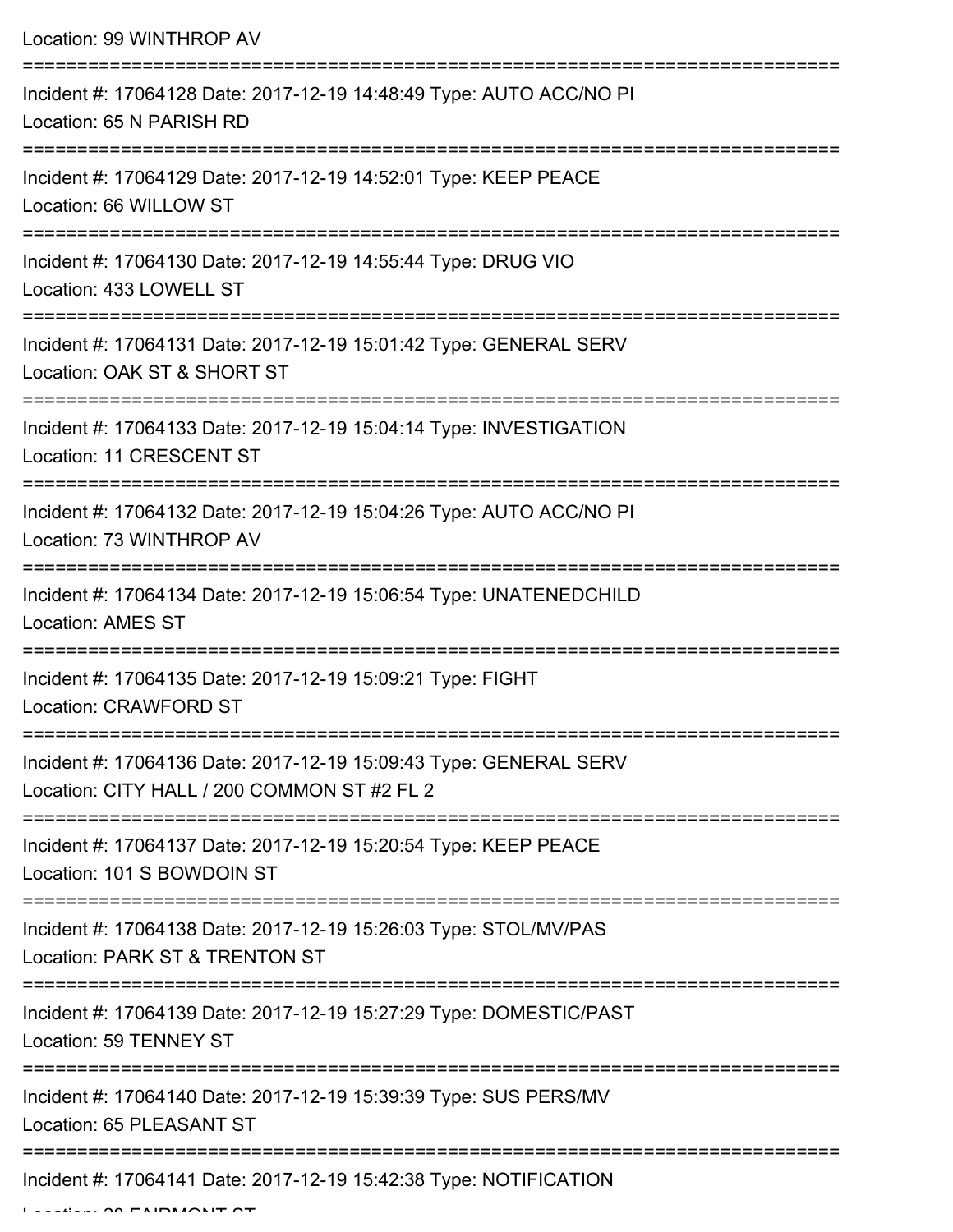| Incident #: 17064142 Date: 2017-12-19 15:48:53 Type: B&E/MV/PAST<br>Location: MARION AV                         |
|-----------------------------------------------------------------------------------------------------------------|
| Incident #: 17064144 Date: 2017-12-19 15:49:47 Type: HARASSMENT<br>Location: 600 ANDOVER ST                     |
| Incident #: 17064143 Date: 2017-12-19 15:49:54 Type: LOST PROPERTY<br>Location: 15 S BOYLSTON ST                |
| Incident #: 17064145 Date: 2017-12-19 15:50:55 Type: SUS PERS/MV<br>Location: 86 BOXFORD ST                     |
| Incident #: 17064146 Date: 2017-12-19 15:53:43 Type: SUS PERS/MV<br>Location: 84 WOODLAND ST                    |
| Incident #: 17064147 Date: 2017-12-19 16:11:17 Type: LOST PROPERTY<br>Location: LA FRUITERIA / 75 MANCHESTER ST |
| Incident #: 17064148 Date: 2017-12-19 16:17:03 Type: 209A/SERVE<br>Location: 486 HAVERHILL ST                   |
| Incident #: 17064149 Date: 2017-12-19 16:18:10 Type: MAL DAMAGE<br>Location: 148 WILLOW ST FL 1                 |
| Incident #: 17064150 Date: 2017-12-19 16:19:09 Type: 209A/VIOLATION<br>Location: 273 FARNHAM ST                 |
| Incident #: 17064151 Date: 2017-12-19 16:20:31 Type: 209A/SERVE<br>Location: 539 HAVERHILL ST                   |
| Incident #: 17064152 Date: 2017-12-19 16:21:38 Type: HIT & RUN M/V<br>Location: 305 PROSPECT ST                 |
| Incident #: 17064153 Date: 2017-12-19 16:28:03 Type: 209A/SERVE<br>Location: 20 BODWELL ST                      |
| Incident #: 17064154 Date: 2017-12-19 16:33:35 Type: 209A/SERVE<br>Location: 108 HANCOCK ST                     |
| Incident #: 17064155 Date: 2017-12-19 16:35:03 Type: M/V STOP<br>Location: MERRIMACK ST & PARKER ST             |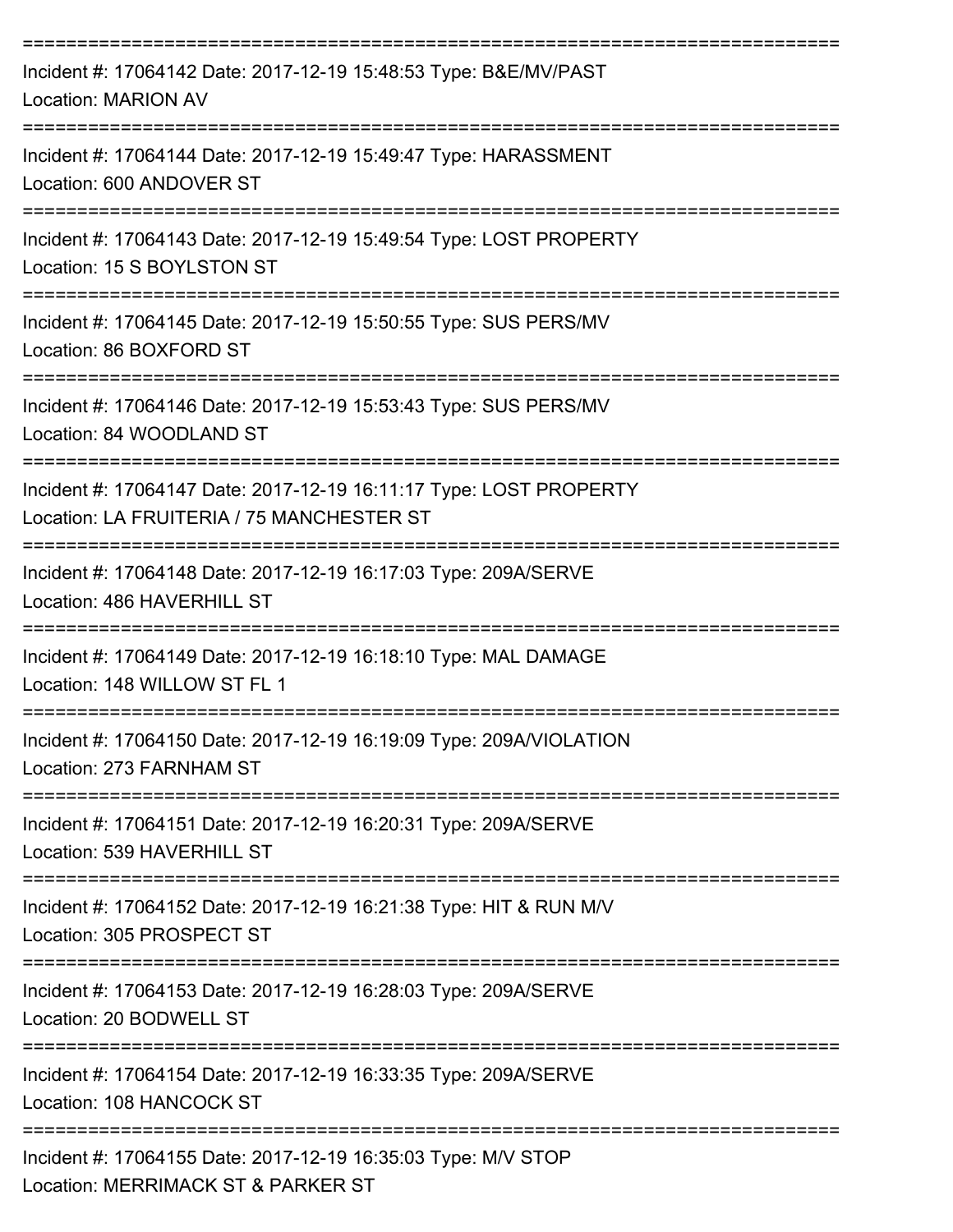| Incident #: 17064156 Date: 2017-12-19 16:45:19 Type: 209A/VIOLATION<br>Location: 9 KATHERINE ST                                    |
|------------------------------------------------------------------------------------------------------------------------------------|
| Incident #: 17064157 Date: 2017-12-19 16:48:45 Type: DOMESTIC/PROG<br>Location: 59 TENNEY ST                                       |
| Incident #: 17064158 Date: 2017-12-19 16:53:32 Type: 209A/SERVE<br>Location: 30 BOXFORD ST                                         |
| Incident #: 17064159 Date: 2017-12-19 16:58:40 Type: 209A/SERVE<br>Location: 25 FARNHAM ST                                         |
| Incident #: 17064160 Date: 2017-12-19 17:07:21 Type: A&B PROG<br>Location: 59 TENNEY ST                                            |
| Incident #: 17064161 Date: 2017-12-19 17:11:15 Type: AUTO ACC/NO PI<br>Location: 511 ANDOVER ST<br>----------------------------    |
| Incident #: 17064162 Date: 2017-12-19 17:21:11 Type: CK WELL BEING<br>Location: 355 PARK ST #519                                   |
| Incident #: 17064163 Date: 2017-12-19 17:25:59 Type: ALARM/BURG<br>Location: 37 STATE ST                                           |
| Incident #: 17064164 Date: 2017-12-19 17:26:38 Type: M/V STOP<br>Location: 59 TENNEY ST                                            |
| Incident #: 17064165 Date: 2017-12-19 17:33:07 Type: MV/BLOCKING<br>Location: MT VERNON ST & S BROADWAY                            |
| Incident #: 17064166 Date: 2017-12-19 17:40:19 Type: SUS PERS/MV<br>Location: 184 SPRUCE ST                                        |
| Incident #: 17064168 Date: 2017-12-19 17:48:09 Type: ABAND MV<br>Location: FORDHAM RD & RIVERSIDE DR                               |
| Incident #: 17064167 Date: 2017-12-19 17:48:31 Type: ASSSIT OTHER PD<br>Location: 18 FLORENCE AV                                   |
| Incident #: 17064169 Date: 2017-12-19 17:59:17 Type: M/V STOP<br>Location: 190 HAMPSHIRE ST<br>=================================== |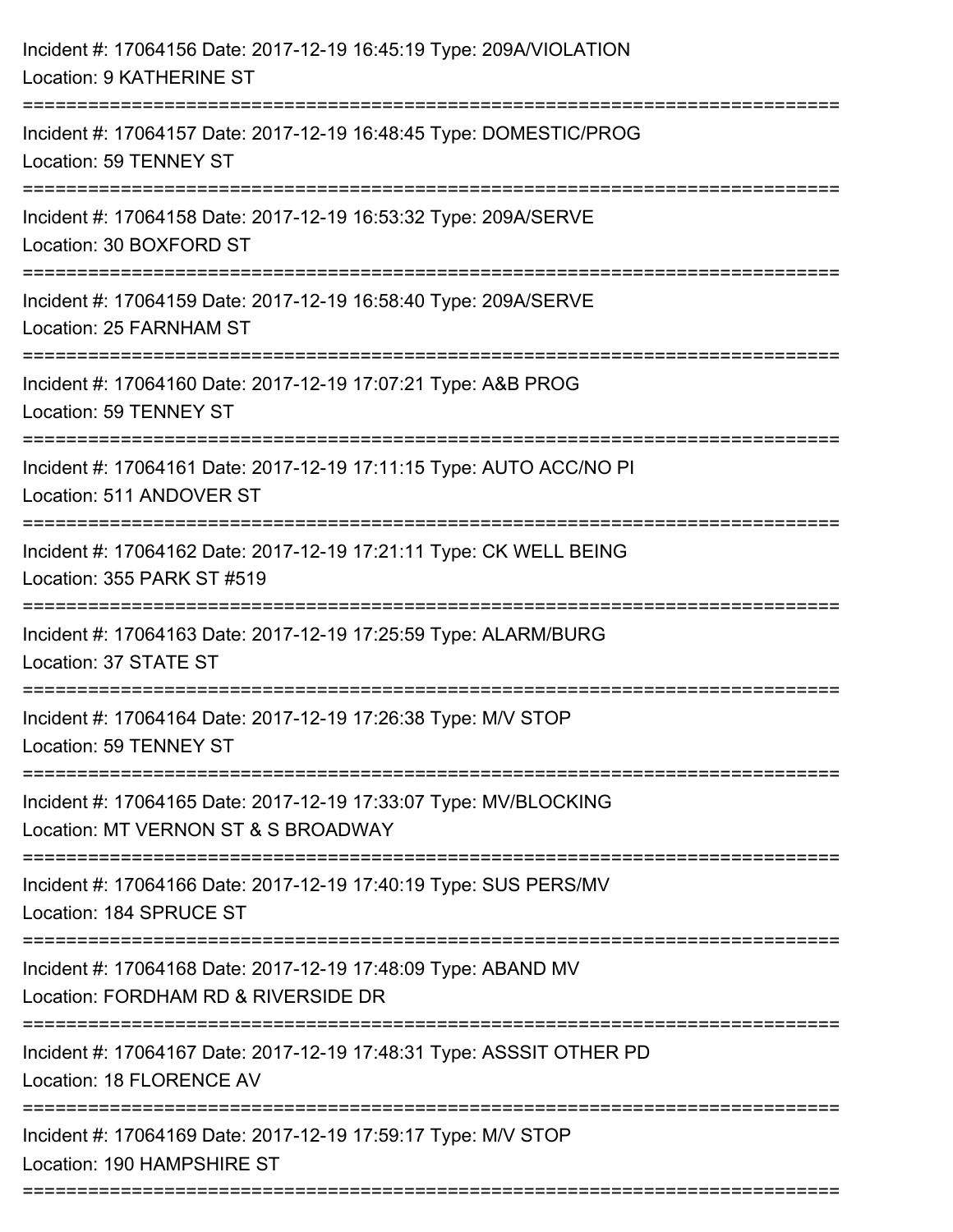Location: 137 LAWRENCE ST

=========================================================================== Incident #: 17064171 Date: 2017-12-19 18:18:47 Type: WARRANT SERVE Location: ANDOVER ST & S BROADWAY =========================================================================== Incident #: 17064172 Date: 2017-12-19 18:24:58 Type: M/V STOP Location: AVON ST & E HAVERHILL ST =========================================================================== Incident #: 17064173 Date: 2017-12-19 18:35:09 Type: ANIMAL COMPL Location: 61 MIDDLEBURY ST =========================================================================== Incident #: 17064174 Date: 2017-12-19 18:36:42 Type: M/V STOP Location: 1 MILL ST =========================================================================== Incident #: 17064175 Date: 2017-12-19 18:40:10 Type: M/V STOP Location: CANAL ST & MILL ST =========================================================================== Incident #: 17064176 Date: 2017-12-19 18:41:47 Type: M/V STOP Location: BERKELEY ST & KNOX ST =========================================================================== Incident #: 17064178 Date: 2017-12-19 18:44:13 Type: DISORDERLY Location: 103 BROADWAY =========================================================================== Incident #: 17064177 Date: 2017-12-19 18:45:49 Type: M/V STOP Location: 86 LORING ST =========================================================================== Incident #: 17064179 Date: 2017-12-19 18:54:35 Type: MV/BLOCKING Location: LAWRENCE ST & SUNSET AV =========================================================================== Incident #: 17064180 Date: 2017-12-19 18:55:58 Type: GENERAL SERV Location: 110 CROSS ST FL 3 =========================================================================== Incident #: 17064181 Date: 2017-12-19 19:00:31 Type: VIO CITY ORD Location: 2 MAYFLOWER ST =========================================================================== Incident #: 17064182 Date: 2017-12-19 19:04:25 Type: DISTURBANCE Location: 386 PARK ST FL 1 =========================================================================== Incident #: 17064183 Date: 2017-12-19 19:10:22 Type: GENERAL SERV Location: 8 E HAVERHILL ST =========================================================================== Incident #: 17064184 Date: 2017-12-19 19:22:56 Type: CK WELL BEING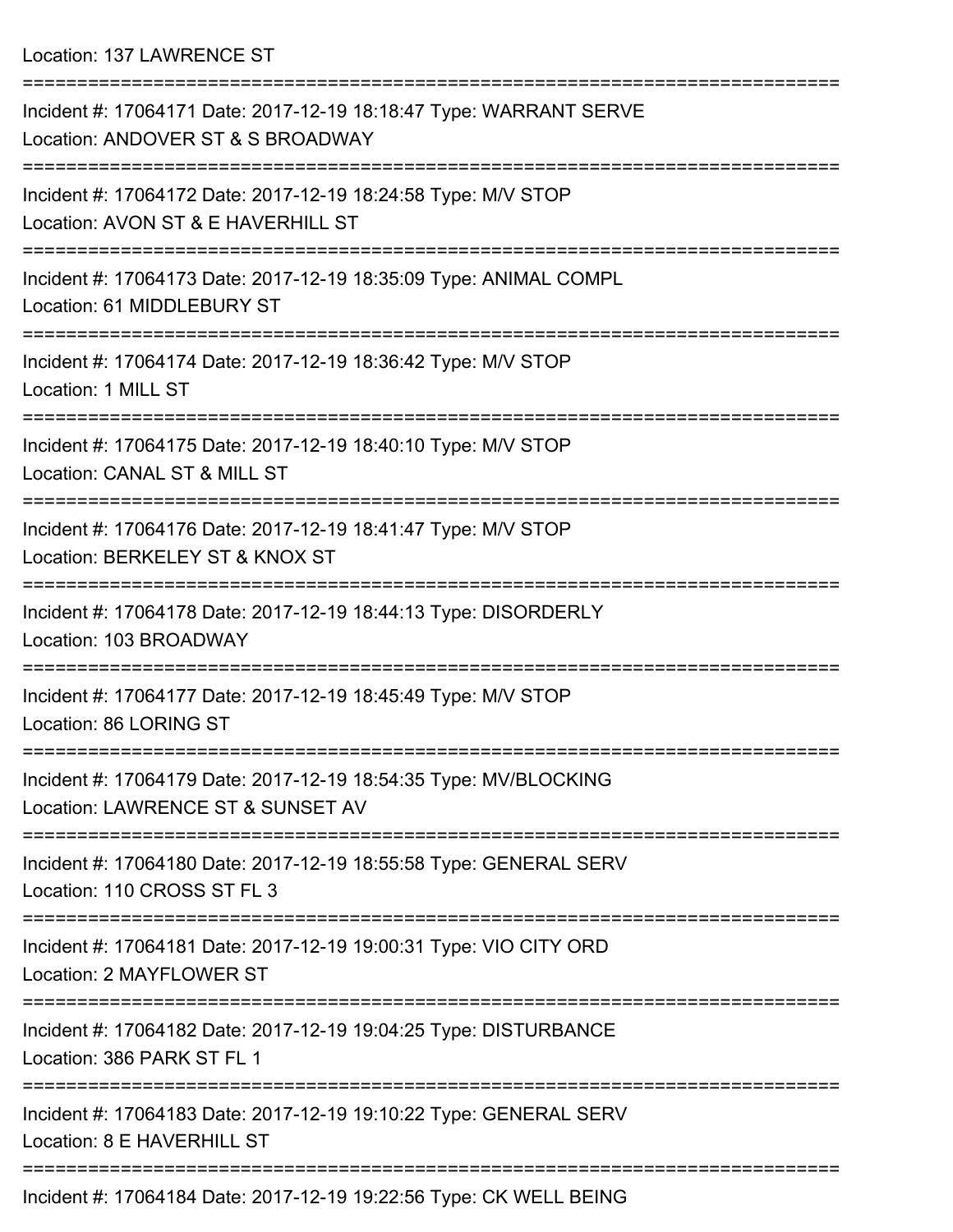| Location: 9 FULTON ST                                                                                            |
|------------------------------------------------------------------------------------------------------------------|
| Incident #: 17064185 Date: 2017-12-19 19:29:39 Type: M/V STOP<br>Location: ESSEX ST & LAWRENCE ST                |
| Incident #: 17064186 Date: 2017-12-19 20:01:56 Type: AUTO ACC/PI<br>Location: 358 LOWELL ST                      |
| Incident #: 17064187 Date: 2017-12-19 20:03:28 Type: THREATS<br>Location: 19 WINTER ST                           |
| Incident #: 17064188 Date: 2017-12-19 20:04:55 Type: EXTRA SURVEIL<br>Location: 103 RIVER POINTE WY              |
| Incident #: 17064189 Date: 2017-12-19 20:17:15 Type: INVEST CONT<br>Location: 435 WINTHROP AV                    |
| Incident #: 17064190 Date: 2017-12-19 20:27:46 Type: ALARM/BURG<br>Location: METHODIST CHURCH / 201 HAVERHILL ST |
| Incident #: 17064191 Date: 2017-12-19 20:48:57 Type: M/V STOP<br>Location: ANDOVER ST & S BROADWAY               |
| Incident #: 17064192 Date: 2017-12-19 20:55:59 Type: M/V STOP<br>Location: AMESBURY ST & ESSEX ST                |
| Incident #: 17064193 Date: 2017-12-19 21:08:05 Type: ALARM/BURG<br>Location: DUNKIN DONUTS / 50 S BROADWAY       |
| Incident #: 17064194 Date: 2017-12-19 21:16:41 Type: 209A/VIOLATION<br>Location: 17 PLUMMER RD                   |
| Incident #: 17064195 Date: 2017-12-19 21:18:37 Type: LOUD NOISE<br>Location: 111 THOREAU WAY #0818               |
| Incident #: 17064196 Date: 2017-12-19 21:24:30 Type: B&E/ATTEMPY<br>Location: 3 DURHAM ST                        |
| Incident #: 17064197 Date: 2017-12-19 21:26:04 Type: M/V STOP<br>Location: RTE 114                               |
| Incident #: 17064198 Date: 2017-12-19 21:29:05 Type: M/V STOP                                                    |

Location: CHICKEDING CT & WINTHDOD AV